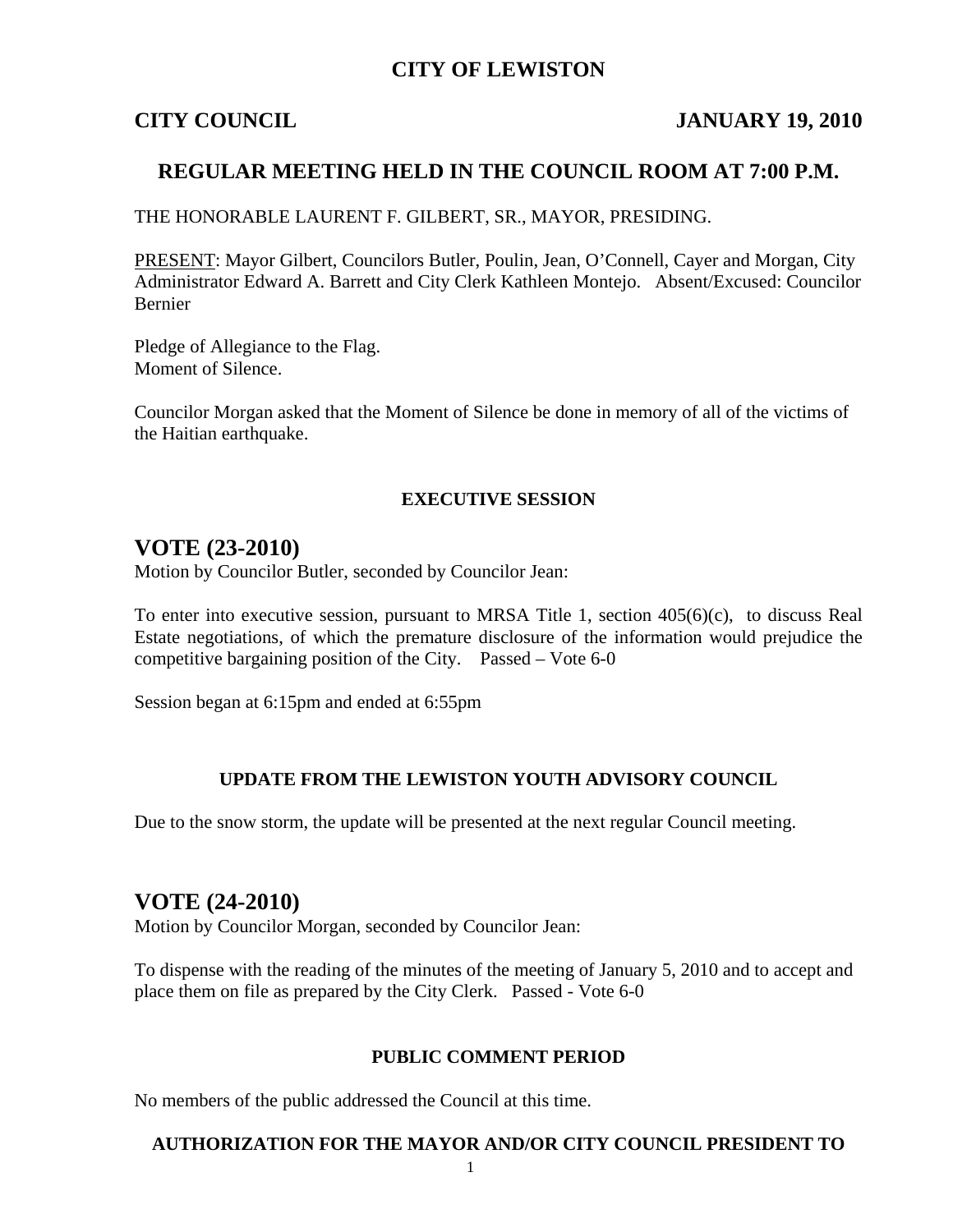#### **EXCUSE THE CITY ADMINISTRATOR FROM ATTENDANCE AT CITY COUNCIL MEETINGS DUE TO ILLNESS OR OTHER CIRCUMSTANCES**

## **VOTE (25-2010)**

Motion by Councilor Poulin, seconded by Councilor Jean:

ORDERED, That the City Council hereby authorizes the Mayor and/or City Council President, to act on its behalf , to excuse the City Administrator from City Council meetings on the grounds of illness or other circumstances, during the period January 5, 2010 through January 10, 2012. Passed - Vote 6-0

## **AMENDMENTS TO THE POLICY MANUAL FOR THE RULES TO GOVERN THE CITY COUNCIL REGARDING CLARIFICATION OF THE SCHOOL BUDGET PROCESS**

## **VOTE (26-2010)**

Motion by Councilor Poulin, seconded by Councilor Jean:

To amend Section 8 of the Policy Manual, Policy Number Six "Rules to Govern the City Council" in order to clarify the City Council's role in the school budget adoption process. Passed - Vote 6-0

## **AMENDMENTS TO THE POLICY MANUAL REGARDING THE LEWISTON YOUTH ADVISORY COUNCIL**

## **VOTE (27-2010)**

Motion by Councilor Butler, seconded by Councilor Morgan:

To approve the proposed amendments to the Lewiston Youth Advisory Council Policy, Policy Manual Number 74, as requested by the Lewiston Youth Advisory Council and their advisors, as presented and to also incorporate the amendments discussed during the workshop to have the student representative sit next to the Council's representative to LYAC rather than next to the Mayor and to change the word "will" to "may" regarding the 9pm timeframe for the student's participation in the meeting. Passed – Vote 6-0

### **SPECIAL AMUSEMENT PERMIT FOR THE SOUTH END SOCIAL CLUB, 315 LISBON STREET**

Mayor Gilbert opened the public hearing to receive citizen input and comment. No members of the public spoke for or against this issue. Mayor Gilbert then closed the hearing.

# **VOTE (28-2010)**

Motion by Councilor Cayer, seconded by Councilor Morgan: To grant a special amusement permit for live entertainment to the South End Social Club, 315 Lisbon Street. Passed - Vote 6-0<br>**PUBLIC HEARING AND FIRST PASSAGE REGARDING AN AMENDMENT TO THE**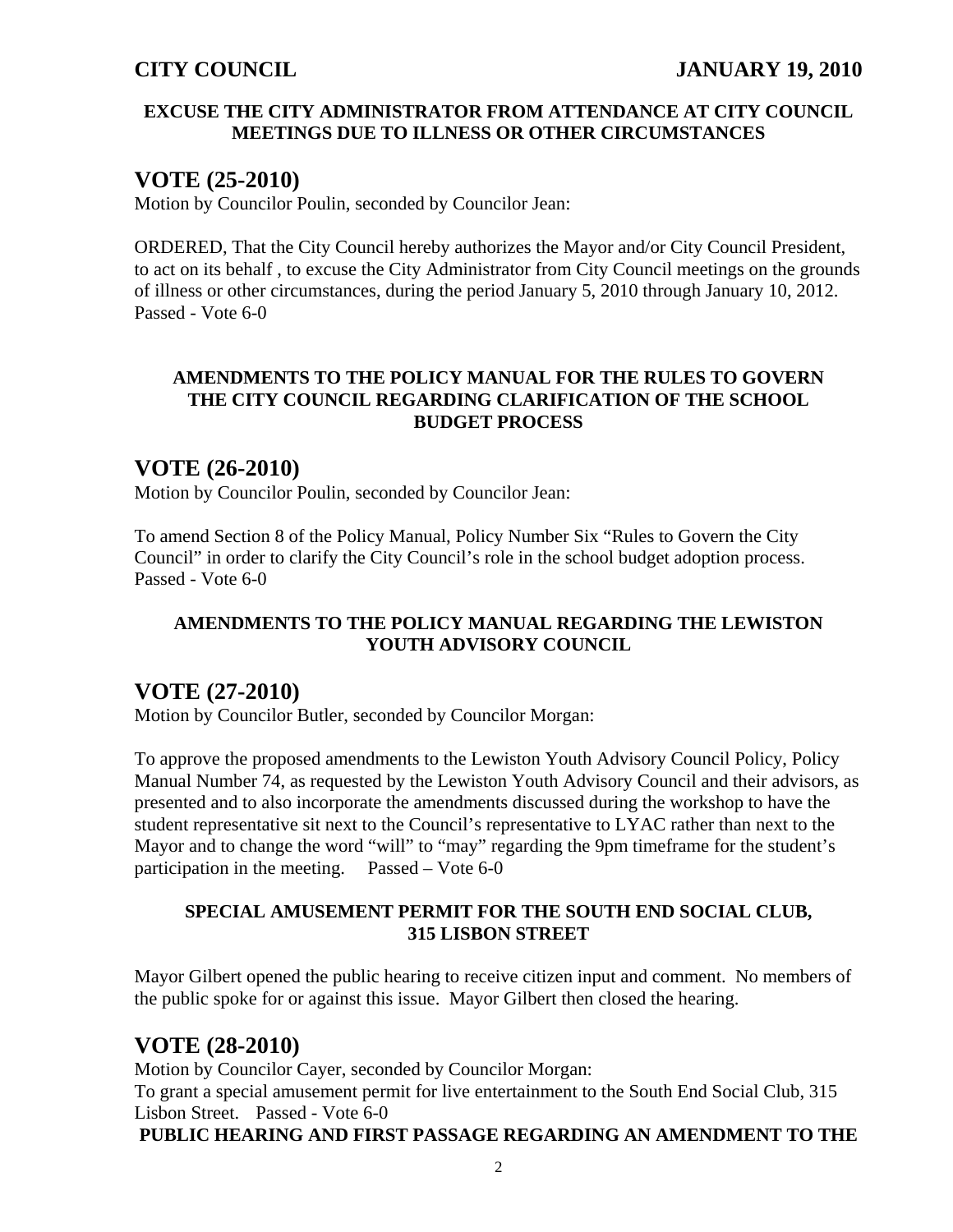#### **BUSINESS LICENSING ORDINANCE PERTAINING TO PAWNBROKERS AND SECOND HAND DEALERS**

Mayor Gilbert opened the public hearing to receive citizen input and comment. Rick LaChappelle, owner of the Lewiston Pawn Shop, addressed the Council and thanked the Police Department and City Clerk's Office for responding to the concerns of the local business owners. Mr. LaChappelle suggested the removal of the phrase "or sold" in Section 22-193, noting is it basically a redundant statement that could be misinterpreted by some people. Councilors agreed to incorporate his requested changes. Gilbert then closed the hearing.

# **VOTE (29-2010)**

Motion by Councilor Jean, seconded by Councilor Cayer:

That the proposed amendments to the City Code of Ordinances, Chapter 22 "Businesses", Article VII "Junk Collectors, Pawnbrokers and Secondhand Dealers", as amended, receive first passage by a roll call vote and that the public hearing on said ordinance be continued to the next regular City Council meeting for final passage. Passed - Vote 6-0

## **PUBLIC HEARING AND FIRST PASSAGE FOR LAND USE CODE AMENDMENTS REGARDING LODGING HOUSES AS PERMITTED USES IN THE NEIGHBORHOOD CONSERVATION "B" ZONING DISTRICT**

Councilor Morgan stated he would recuse himself from this issue since the applicant is his client. Mayor Gilbert opened the public hearing to receive citizen input and comment. Mr. Morgan and Paul Rancourt addressed the Council and provided background information regarding this request. Councilor Jean inquired about the format of a lodging house set up. City Planner David Hediger provided information about the zoning district and multi-family housing. Rick LaChappelle spoke in favor of the requested amendment, noting Mr. Rancourt's business operates several lodging homes currently and these are all clean and well respected properties. Mayor Gilbert then closed the hearing.

# **VOTE (30-2010)**

Motion by Councilor Jean, seconded by Councilor Morgan:

That the proposed amendment to Appendix A, Article XI "District Standards", Section 7 "Neighborhood Conservation 'B' district" of the City Zoning and Land Use Code, concerning lodging houses, receive first passage by a roll call vote and that the public hearing on said ordinance be continued to the next regular meeting for final passage. Passed - Vote 5-0

## **PUBLIC HEARING AND FIRST PASSAGE FOR LAND USE CODE AMENDMENTS CONCERNING OFF-STREET PARKING FOR LODGING HOUSES**

Councilor Morgan stated he would recuse himself from this issue since the applicant is his client. Mr. Morgan and Mr. Rancourt were available to answer Council questions. Councilor Poulin stated he feels these changes are too restrictive, noting that most people in the downtown area own at least one car, and there is a significant parking problem in the downtown area already.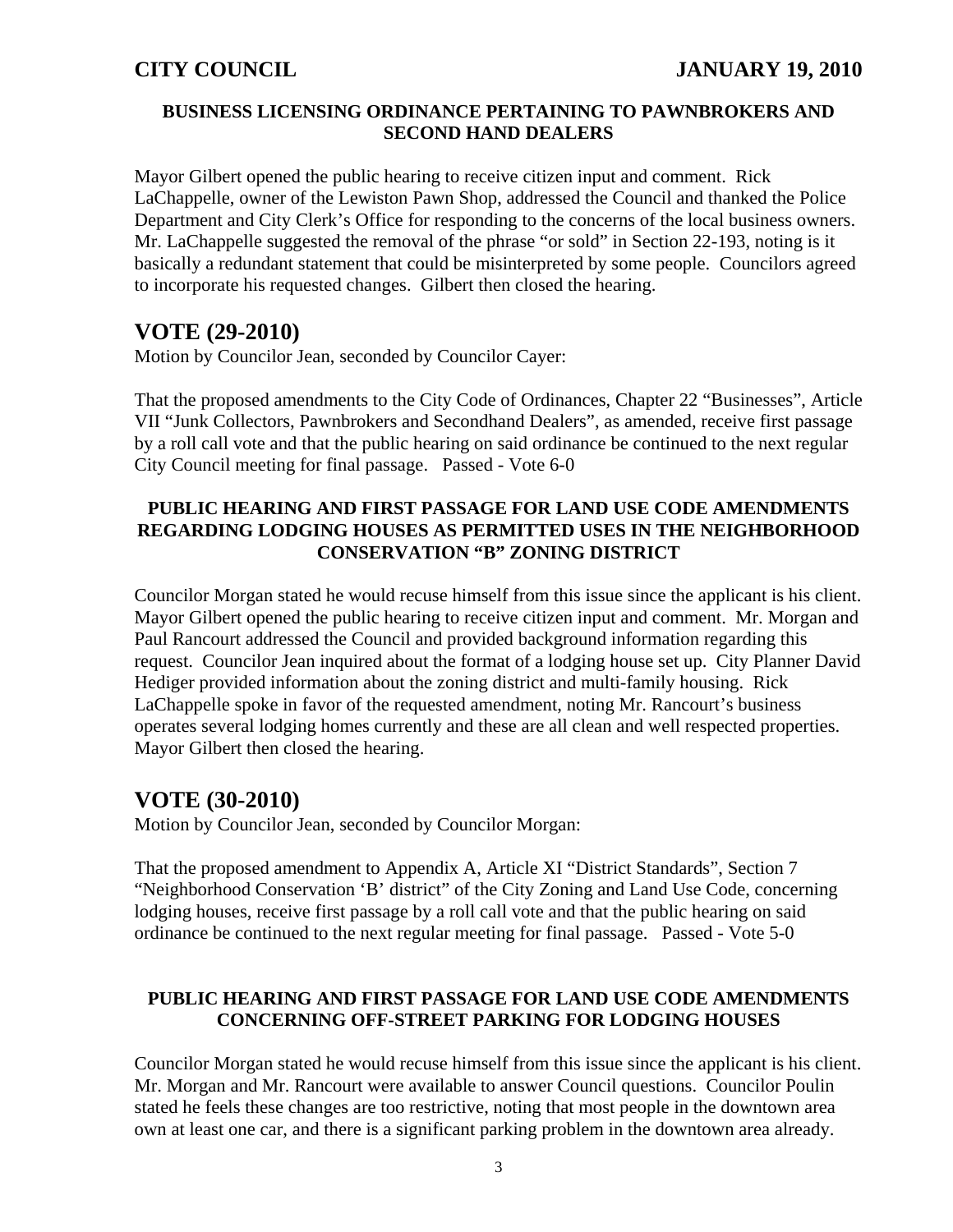Mayor Gilbert then closed the hearing.

## **VOTE (31-2010)**

Motion by Councilor Jean, seconded by Councilor Cayer:

That the proposed amendment to Appendix A, Article XII "Performance Standards", Section 17, "Off-Street Parking and Loading", of the City Zoning and Land Use Code, concerning lodging houses, receive first passage by a roll call vote and that the public hearing on said ordinance be continued to the next regular City Council meeting. Passed - Vote 4-1 (Councilor Poulin opposed)

#### **PRESENTATION OF THE FY2009 COMPREHENSIVE ANNUAL FINANCIAL REPORT**

## **VOTE (32-2010)**

Motion by Councilor Jean, seconded by Councilor O'Connell:

To receive and place on file the Fiscal Year 2009 Comprehensive Annual Financial Report. Passed - Vote 6-0

### **UPDATE ON GIFTS FOR RECOGNITION OF FORMER CITY COUNCILORS**

The City Administrator presented costs for the various gift options that the Council suggested at a previous workshop. Mr. Barrett reviewed the costs involved for a wooden chair engraved with the city seal, individual plaques and a perpetual plaque which would remain at City Hall listing the names of previous Councilors. Councilor Jean advocated for the purchase of the chairs, Councilor Butler suggested a plaque at City Hall for citizens to see and Councilor Cayer offered to donate his first month Council stipend to offset the cost of the chair for his predecessor. Mayor Gilbert noted the City should pay for the gifts and not individual Councilors, and he stated he supports the individual and perpetual plaques as gifts. Councilor Poulin said he agrees with not purchasing chairs, noting the previous Council had a track record of fiscal responsibility and he liked the suggestion of the perpetual plaque. Councilor Morgan echoed Councilor Cayer's comments, saying he would also be willing to contribute his stipend for the cost. He suggested purchasing the chairs for the previous Council to maintain the short tradition that was started a few years ago and to do plaques from this point forward. Mayor Gilbert noted that the cost of the chairs was not budgeted for in the current budget.

# **VOTE (33-2010)**

Motion by Councilor Butler, seconded by Councilor Poulin:

To direct the City Administrator to order a 13 inch by 20 inch perpetual plaque at a cost of approximately \$250 that will be displayed in City Hall and contain the names of previous City Councilors. Passed - Vote 4-2 (Councilors Jean and Cayer opposed)

#### **REPORTS AND UPDATES**